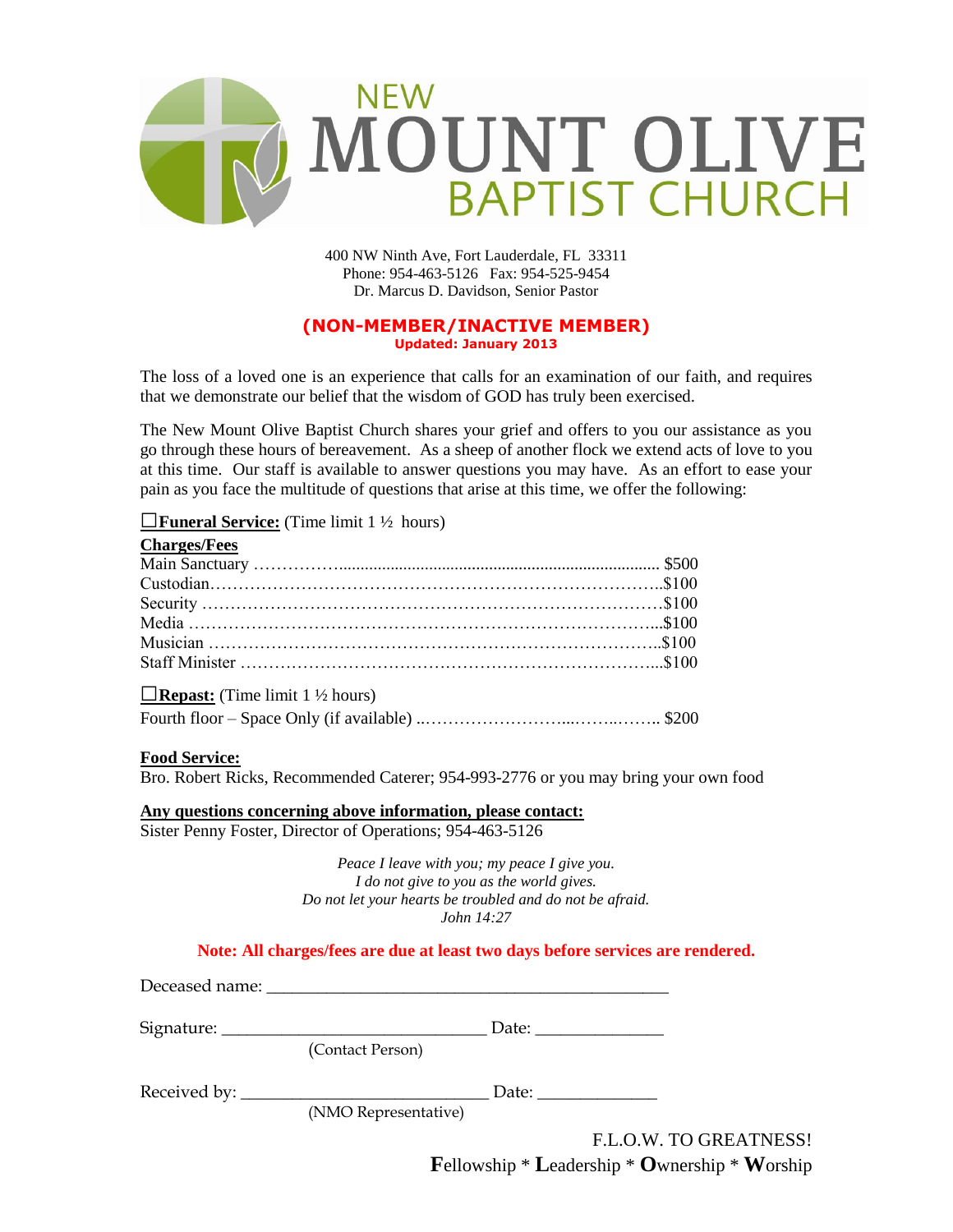# SAMPLE (cover page)

Celebration of Life Service

PICTURE

I

Name Date of Birth (Sunrise) – Date of Death (Sunset)

 $\overline{a}$ 

Funeral Date and Time

In the Sanctuary of **New Mount Olive Baptist Church 400 Northwest Ninth Avenue Fort Lauderdale, FL 33311 Dr. Marcus D. Davidson, Senior Pastor**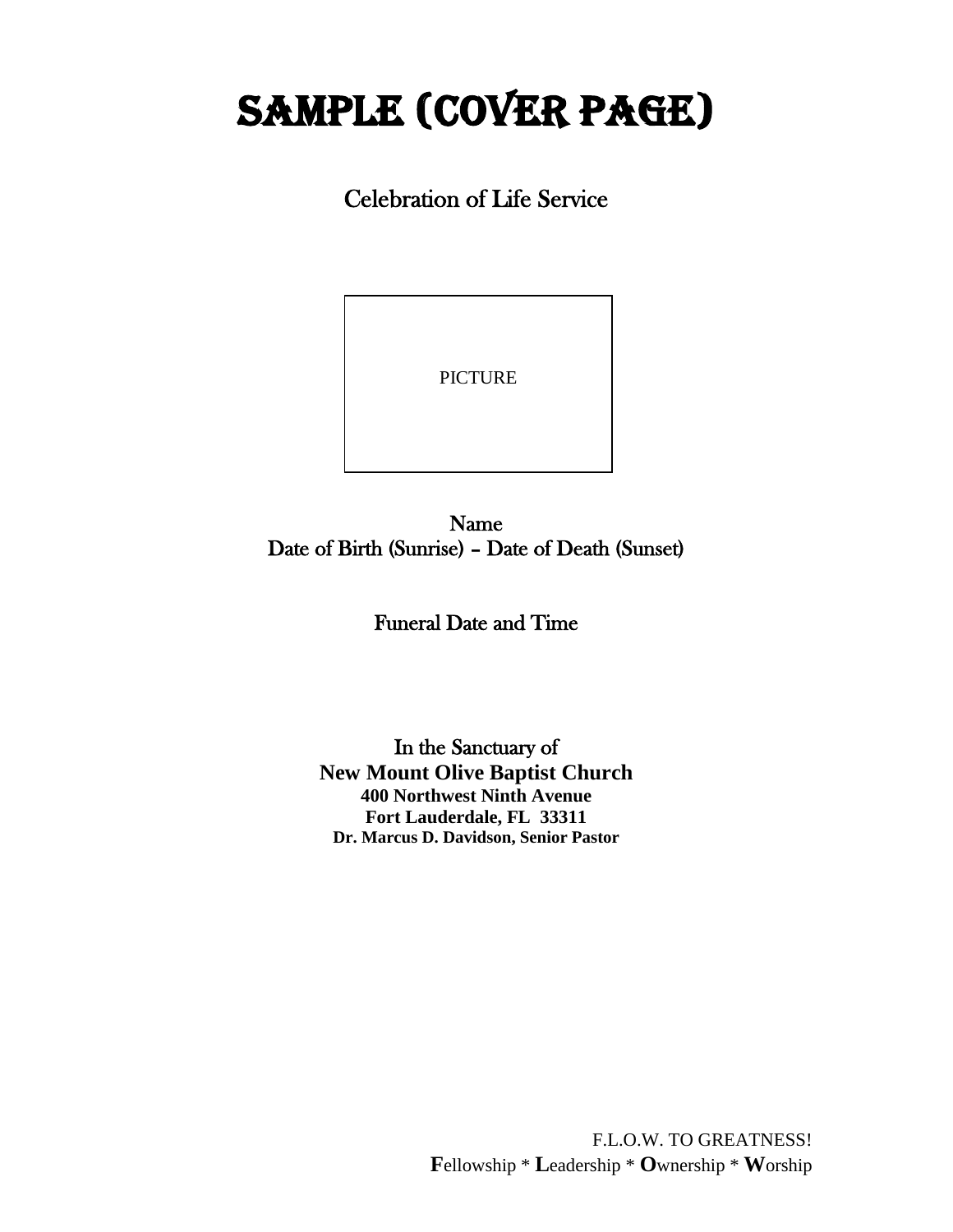## SAMPLE (INSIDE COVER PAGE - LEFT)

The Obituary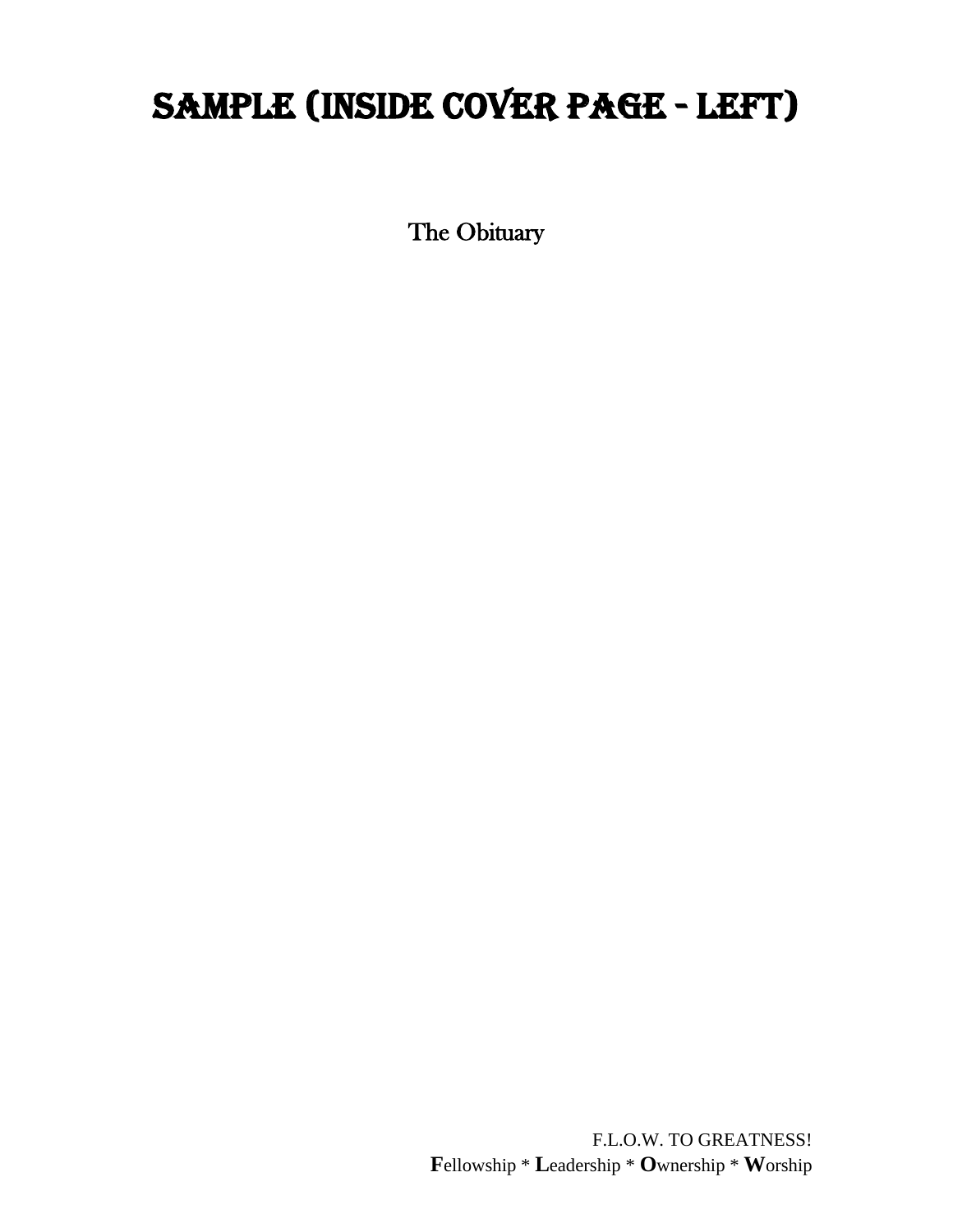## SAMPLE (INSIDE COVER page - RIGHT)

Order of Service

(Name of Minister) **Officiating** 

| <b>Processional/Music</b>        |                                                              |  |
|----------------------------------|--------------------------------------------------------------|--|
| <b>Final Viewing</b>             |                                                              |  |
|                                  | <b>Minister</b>                                              |  |
| <b>Scriptures:</b>               |                                                              |  |
|                                  | <b>Minister</b>                                              |  |
|                                  |                                                              |  |
|                                  |                                                              |  |
| <b>Reflections (two minutes)</b> |                                                              |  |
|                                  |                                                              |  |
|                                  |                                                              |  |
|                                  |                                                              |  |
| <b>Staff</b>                     | Acknowledgments ________________Church Clerk or Funeral Home |  |
|                                  | <b>Funeral Home Staff</b>                                    |  |
|                                  |                                                              |  |
|                                  |                                                              |  |
| <b>Recessional/Music</b>         |                                                              |  |

*Repast immediately following interment in the Church's Fellowship Hall*

F.L.O.W. TO GREATNESS! **F**ellowship \* **L**eadership \* **O**wnership \* **W**orship